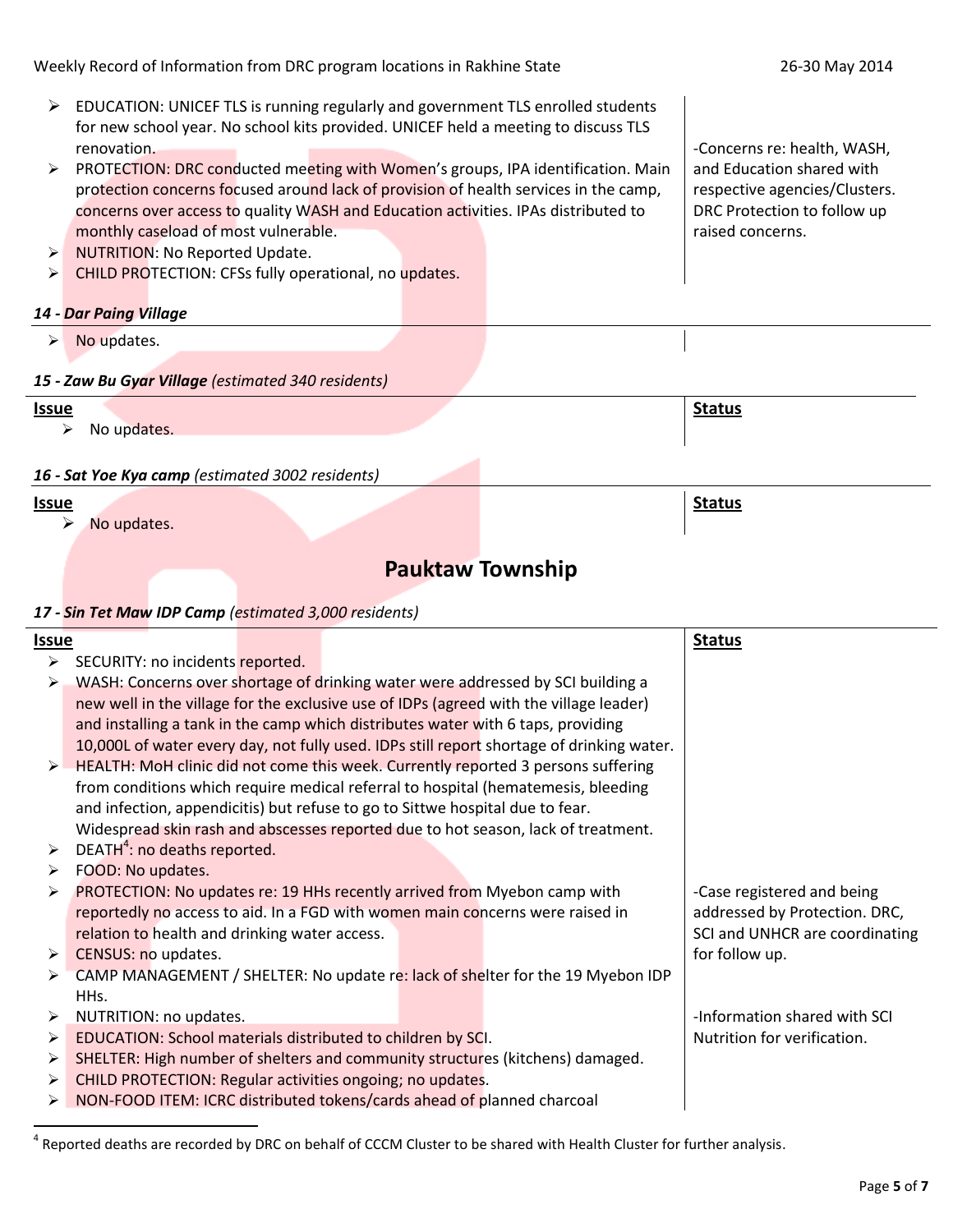distribution.

#### *18 - Sin Tet Maw Village (estimated 3,700 residents)*

| <u>Issue</u>          |                                                                                |  |  |  |  |  | <b>Status</b> |  |
|-----------------------|--------------------------------------------------------------------------------|--|--|--|--|--|---------------|--|
| $\blacktriangleright$ | No updates.                                                                    |  |  |  |  |  |               |  |
|                       |                                                                                |  |  |  |  |  |               |  |
|                       | 19 - Ah Htet Ywar Village                                                      |  |  |  |  |  |               |  |
|                       | No updates.                                                                    |  |  |  |  |  |               |  |
|                       |                                                                                |  |  |  |  |  |               |  |
|                       | 20 - Baw Da Li Village (estimated 900 residents)                               |  |  |  |  |  |               |  |
| ➤                     | PROTECTION: Completed construction of mortuary hall and road repair as part of |  |  |  |  |  |               |  |
|                       | community protection assistance.                                               |  |  |  |  |  |               |  |
|                       |                                                                                |  |  |  |  |  |               |  |

# *21 - Ah Nauk Ywe IDP Camp (estimated 3,900 residents)*

| <u>Issue</u>          |                                                                                        | <b>Status</b>                    |  |  |  |  |  |
|-----------------------|----------------------------------------------------------------------------------------|----------------------------------|--|--|--|--|--|
| $\blacktriangleright$ | SECURITY: Reported disturbances due to rejection by IDPs of current camp-based SI      | - SCI carried out verification   |  |  |  |  |  |
|                       | staff; IDPs demand rotation of jobs and sharing of salaries with the poorest families; | and registration of new          |  |  |  |  |  |
|                       | physical threats to SI staff.                                                          | arrivals.                        |  |  |  |  |  |
|                       | > CAMP MANAGEMENT / SHELTER: No update re: shortage of shelter as approx. 223          |                                  |  |  |  |  |  |
|                       | IDPs arrived from Sittwe camps and currently staying with friends and family.          |                                  |  |  |  |  |  |
| ➤                     | WASH: Delivery of water suspended on Friday due to resistance from IDPs and threats    | -SI contacted Govt (DRD) to      |  |  |  |  |  |
|                       | made against SI staff.                                                                 | confirm that water delivery is   |  |  |  |  |  |
| ➤                     | <b>HEALTH: No clinic this week.</b>                                                    | continued.                       |  |  |  |  |  |
| ➤                     | FOOD: New arrivals who are not on WFP food list, request to be added.                  | -SCI Food are looking into this. |  |  |  |  |  |
| ➤                     | PROTECTION: Risk of disruption of WASH services and physical threats to SI staff       | -Coordination between SI, SCI    |  |  |  |  |  |
|                       | related to IDPs rejection of current employment and payment practices by               | and DRC to mitigate risks and    |  |  |  |  |  |
|                       | humanitarian agencies.                                                                 | address concerns.                |  |  |  |  |  |
| ➤                     | NUTRITION: No updates.                                                                 |                                  |  |  |  |  |  |
| ➤                     | EDUCATION: No update re: reported damage to UNICEF school and concerns related         | -Information reported to         |  |  |  |  |  |
|                       | to insufficient space and lack of school kits.                                         | UNICEF on 27.05.2014.            |  |  |  |  |  |
| $\blacktriangleright$ | CHILD PROTECTION: No updates.                                                          |                                  |  |  |  |  |  |
| ➤                     | NON-FOOD ITEM: No updates.                                                             |                                  |  |  |  |  |  |
|                       |                                                                                        |                                  |  |  |  |  |  |

# *22 - Ah Nauk Ywe Village (estimated 2,500 residents)*

 $\triangleright$  No updates.

# *23 - Sin Aing Village*

o No updates.

# *24 - Kyein Ni Pyin IDP Camp (estimated 4,500 residents)*

#### **Issue Status** ▶ WASH: No update re: IDP request for DRC to renovate pond near the village for additional water source. Complaints about bad smell due to blocked drainage and lack of cleaning by volunteers during one month. Half of the 348 latrines are full, some are damaged. Health education sessions on AWD conducted.  $\triangleright$  HEALTH: MoH clinic came on 19th May with 11 medical staff and received 50 patients. -DRC WASH is following up.

> FOOD: No updates.